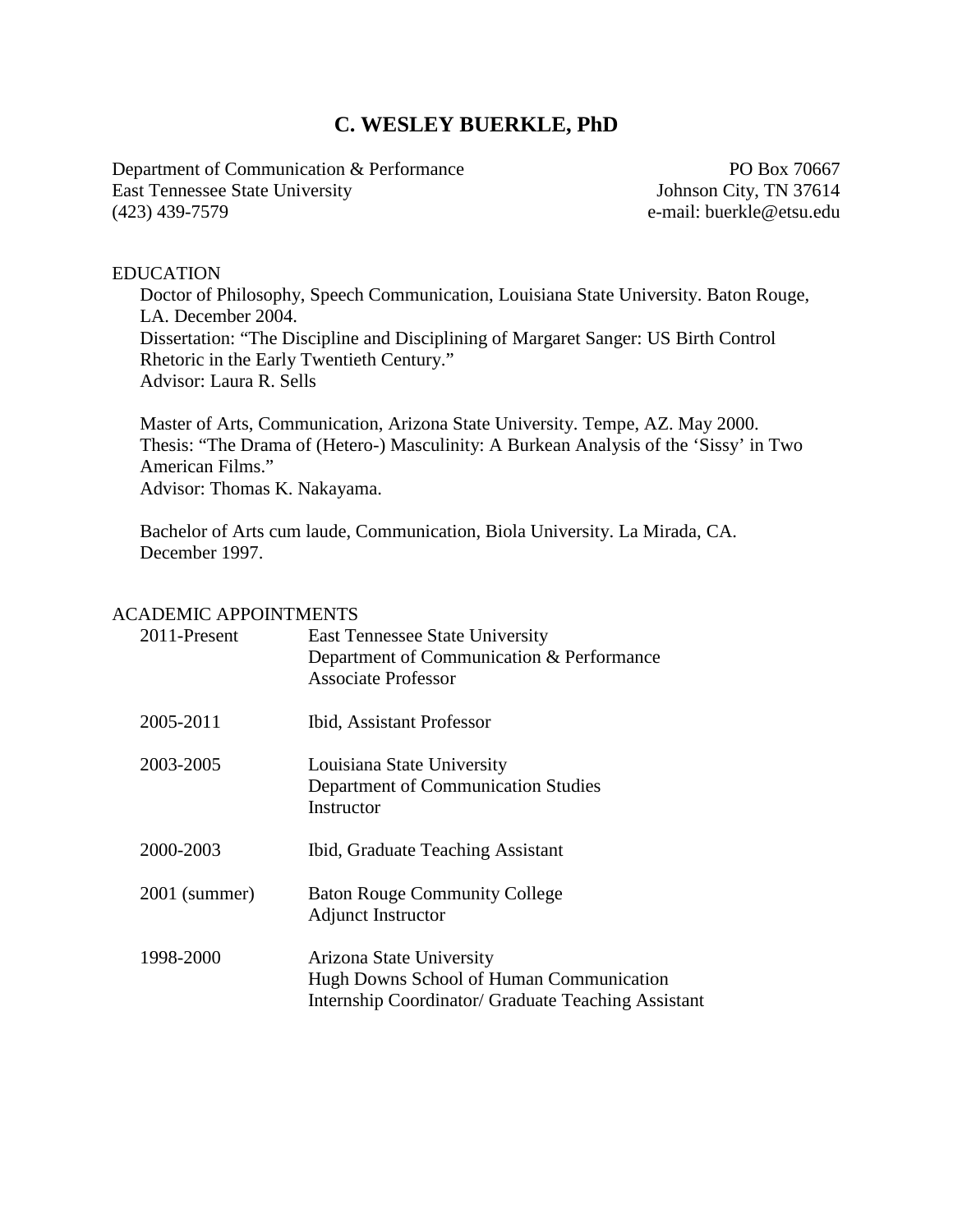#### PUBLICATIONS

Buerkle, C. Wesley. "Kitchen Porn: Of Consumerist Fantasies and Desires." *Neoliberalism and the Media*. Ed. Marian J. Meyers. Routledge, (in press).

Buerkle, C. Wesley. "'I Didn't See It, but I Know What It's about': The Motion Picture Trailer and Problematic Synecdoche." Under review *Journal of Popular Culture*, (in press).

Buerkle, C. Wesley. "Selling Guilt: Using Kenneth Burke to Teach Critical Readings of Advertising." *Great Ideas for Teaching Students (G.I.F.T.S.) in Communication*, edited by John S. Seiter, Jennifer Peeples, and Matthew L. Sanders, Boston: Bedford/St. Martin's, (in press).

Buerkle, C. Wesley, Christopher C. Gearhart, and Carrie M. Oliveira. "According to, Student Motivations…: A Theory of Planned Behavior Investigation of Students' Intention to Orally Cite Sources." *Communication Reports* (2017): 157-69.

Buerkle, C. Wesley, and Christopher C. Gearhart. "Students See, Students Do?: Inducing a Peer Norm Effect for Oral Source Citations." *Communication Research Reports* (2017): 115- 23.

Buerkle, C. Wesley and Christopher C. Gearhart. "Answer Me these Questions Three: Using Online Training to Improve Students' Oral Source Citations." *Communication Teacher* 31 (2017): 47-61.

Buerkle, C. Wesley. "Just Along for the Ride?: A Father-to-be Searching for His Role." *Essential Breakthroughs: Conversations about Men, Mothers, and Mothering.* Eds. Fiona Green and Gary Lee Pelletier. Demeter, 2016. 179-91.

Buerkle, C. Wesley. Rev. of *Love and Money: Queers, Class, and Cultural Production*, by Lisa Henderson. *Southern Communication Journal* 79 (2014): 272-5.

[Reprint] Buerkle, C. Wesley. "Metrosexuality Can Stuff It: Beef Consumption as Hetero-Masculine Fortification." *Taking Food Public: Redefining Foodways in a Changing World*. Eds. Psyche Williams Forson and Carole Counihan. Routledge, 2011. 251-64.

Buerkle, C. Wesley. "Gaywatch: A Burkean Frame Analysis of *The Daily Show*'s Treatment of Queer Topics." The Daily Show *and Rhetoric: Arguments, Issues, and Strategies*. Ed. Trischa Goodnow. Lanham, MD: Lexington Books, 2011. 189-206.

Buerkle, C. Wesley. "Masters of Their Domain: The Discipline of Mediated Men's Sexual Economy." *Performing American Masculinities: The 21st-Century Man in Popular Culture*. Eds. Elwood Watson and John Kille. Bloomington, IN: Indiana UP, 2011. 9-37.

Buerkle, C. Wesley. "Hypocrites and Nasty Boys: Senator Larry Craig and Gay Rights Caught in the Grotesque Frame." *KB Journal* 7.1 (2010): n.pag. Web. Fall 2010.

Buerkle, C. Wesley. "Metrosexuality Can Stuff It: Beef Consumption as Hetero-Masculine Fortification." *Text and Performance Quarterly* 29 (2009): 77-93.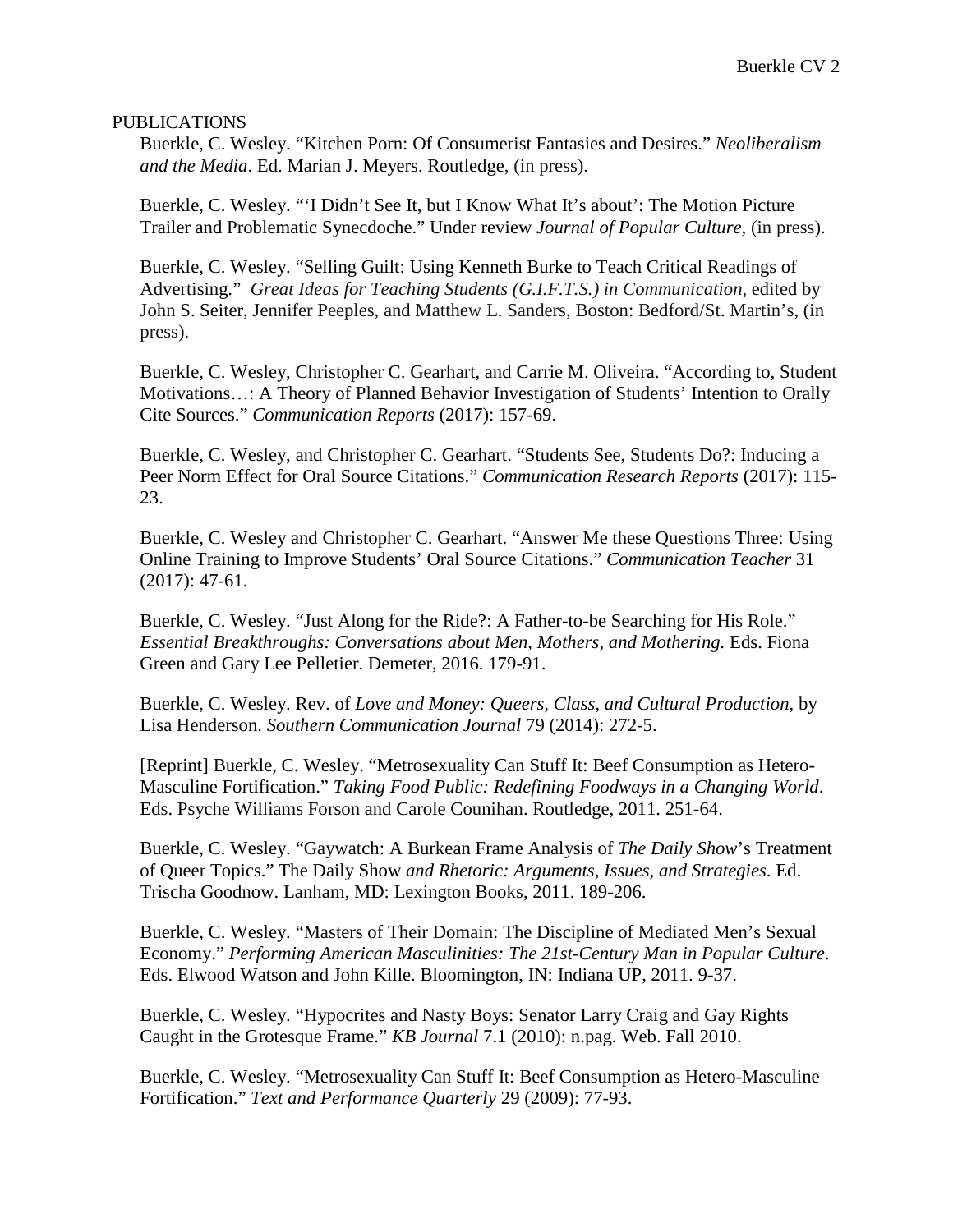Buerkle, C. Wesley. "From Women's Liberation to Their Obligation: The Tensions Between Sexuality and Maternity in Early Birth Control Rhetoric." *Women and Language* 21 (2008): 27-34.

Buerkle, C. Wesley, Michael E. Mayer, and Clark D. Olson. "Our Hero the Buffoon: Contradictory and Concurrent Burkean Framing of Arizona Governor Evan Mecham." *Western Journal of Communication* 67 (2003): 187-206.

### **GRANTS**

Buerkle, C. Wesley. "Innovating the Oral Communication Classroom" Instructional Development Committee, East Tennessee State University, [partially funded] \$4,015. 2016- 17.

Buerkle, C. Wesley [PI] and Chris Gearhart. "Using Peer Modeling to Reduce Students' Inadvertent Plagiarism." Research Development Committee, East Tennessee State University, [fully funded] \$1,470. 2014-15.

Buerkle, C. Wesley [PI] and Carrie M. Oilveira. "Strategies to Reduce Students' Inadvertent Plagiarism." Instructional Development Committee, East Tennessee State University, [fully funded] \$5,000. 2013-14.

## OTHER INTELLECTUAL CONTRIBUTIONS

Buerkle, C. Wesley, Curator. "Sexually Aggressive Men and the Women Who Like Them." YouTube. 5 May 2015. https://www.youtube.com/watch?v=OP35WHm47-U

### RESEARCH UNDER REVIEW

Buerkle, C. Wesley. "'We Built It': The 2012 Republican National Convention's Antagonistic American Dream." Under review at *Storytelling, Self, and Society*.

## RESEARCH PRESENTATIONS

Buerkle, C. Wesley. "Adam Mansplains Everything: The Power-Knowledge of a White-Hipster Masculinity." Presented at the Annual Meeting of the Southern States Communication Association. Nashville, TN. April 2018.

Buerkle, C. Wesley. "'I Didn't See It, but I Know What It's about': The Motion Picture Trailer and Problematic Synecdoche." Presented at the Annual Meeting of the Southern States Communication Association. Greenville, SC. April 2017.

Buerkle, C. Wesley. "Beguiled by a Flake(d): The Burden and Charm of Masculine Ennui in Contemporary Television." Presented at the Annual Meeting of the Organization for the Study of Communication Language and Gender. Chicago, IL. October 2016.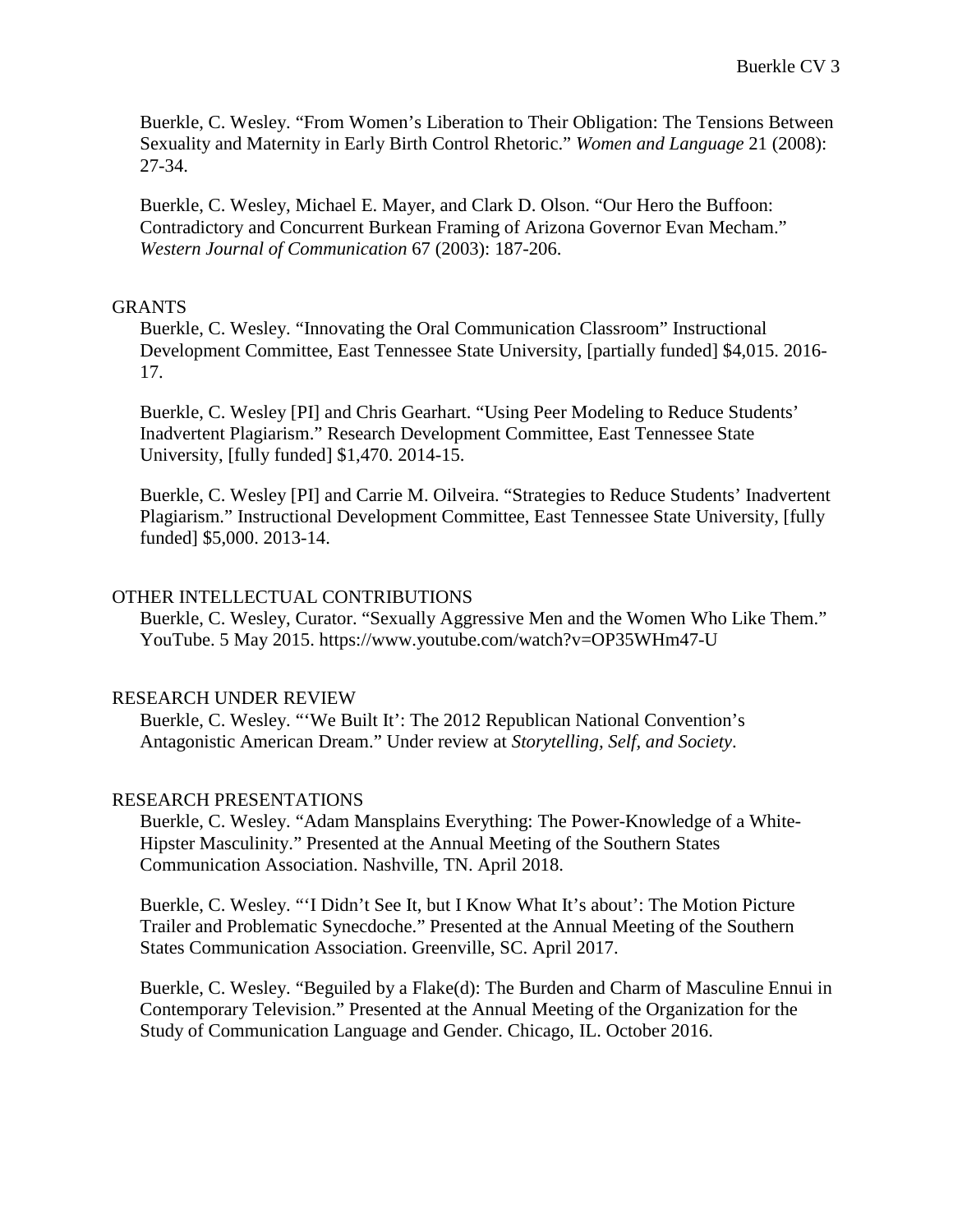Buerkle, C. Wesley and Chris Gearhart. "Answer Me these Questions Three: Using Online Training to Improve Students' Oral Source Citations." Presented at the Annual Meeting of the Southern States Communication Association. Austin, TX. April 2016.

Buerkle, C. Wesley. "'We Built It': The 2012 Republican National Convention's Antagonistic American Dream." Presented at the Annual Meeting of the Southern States Communication Association. New Orleans, LA. April 2014.

Buerkle, C. Wesley and Carrie M. Oliveira. "According to, Student Motivations . . . : A Theory of Planned Behavior Investigation of Students' Intention to Orally Cite Sources." Presented at the Annual Meeting of the National Communication Association. Washington, DC. November 2013.

Buerkle, C. Wesley. "Kitchen Porn, Garden Porn, and the Form of Consumptive Rhetoric." Presented at the Annual Meeting of the Southern States Communication Association. San Antonio, TX. April 2012.

Buerkle, C. Wesley. "Selling Guilt: Using Burke to Teach Critical Readings of Advertizing." Ibid.

Buerkle, C. Wesley. "'I Am McLovin': The Struggle for Hetero-Masculine Identity in *Superbad*." Presented at the Annual Meeting of the Popular and American Culture Association in the South. Wilmington, NC. October 2009.

Buerkle, C. Wesley. "HGTV as Home and Gender Television: Improving Femininity, Fixing Masculinity in Home Improvement Programming." Presented at the Annual Meeting of the Southern States Communication Association. Savannah, GA. April 2008.

Buerkle, C. Wesley. "Hypocrites and Nasty Boys: Senator Larry Craig and Gay Rights Caught in the Grotesque Frame." Ibid.

Buerkle, C. Wesley. "Metrosexuality Can Stuff It: Burger Consumption as a Response to Fears of Effeminized Masculinity" Presented at the Annual Meeting of the Mid-Atlantic Popular/American Culture Association. Philadelphia, PA. November 2007.

Buerkle, C. Wesley, Greg L. Cavenaugh, Jennifer Cavenaugh, and Kristin Hanson. "Conduct UnBecoming: Performing Nineteenth Century American Conduct Manuals (rev)." Presented at the Annual Meeting of the National Communication Association. San Antonio, TX. November 2006.

Buerkle, C. Wesley. "Civilizing Women's Bodies: Margaret Sanger and the Rhetoric of Sterilization (rev.)." Presented at the Annual Meeting of the National Communication Association. Boston, MA. November 2005.

Cavenaugh, Greg, C. Wesley Buerkle, Jennifer Cavenaugh, and Kristin Hanson. "Conduct UnBecoming: Performing Nineteenth Century American Conduct Manuals." Performance. Interdisciplinary Nineteenth Century Studies Conference. Baton Rouge, LA. April 2005.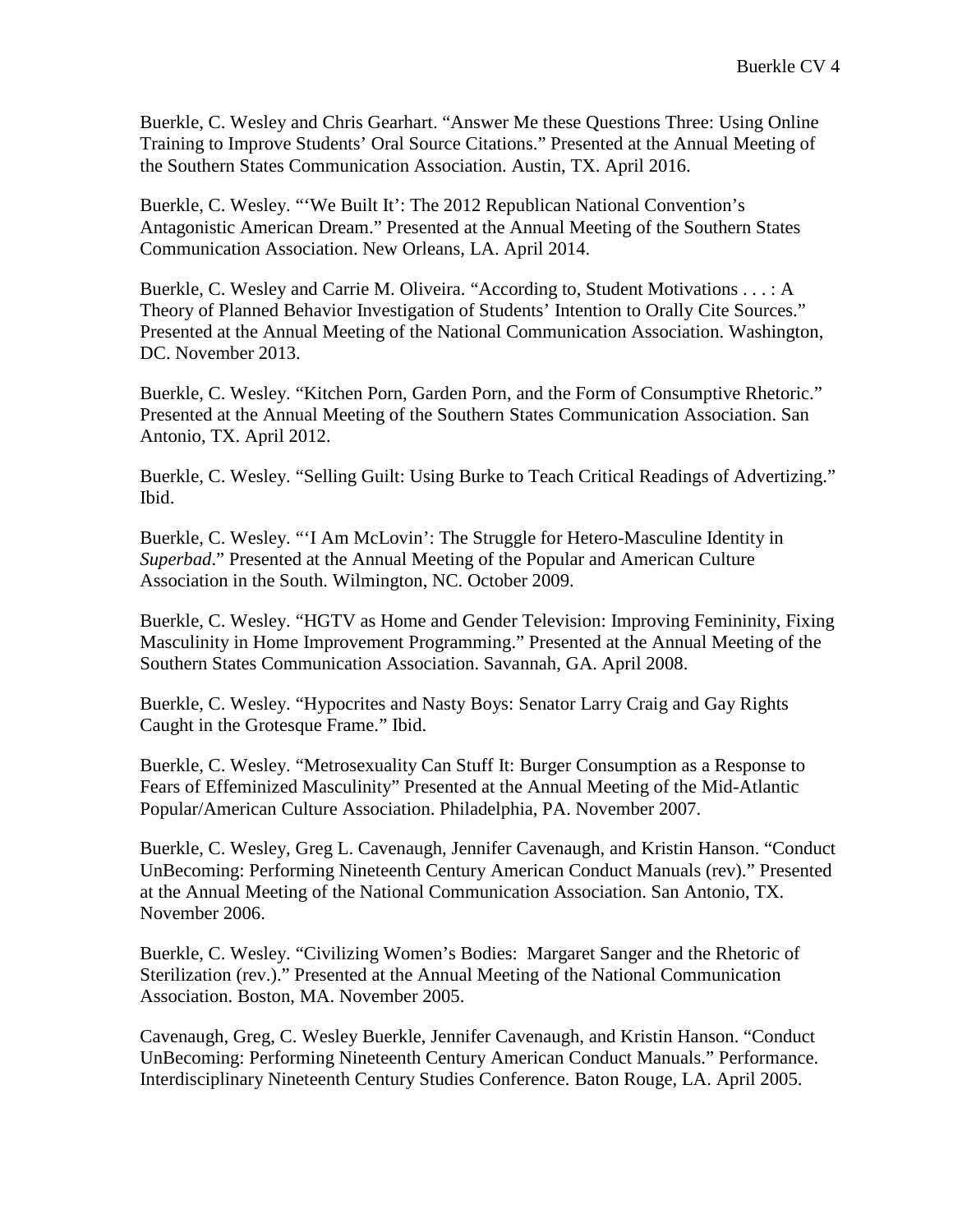Buerkle, C. Wesley. "Civilizing Women's Bodies: Margaret Sanger and the Rhetoric of Sterilization." Presented at the Annual Meeting of the Southern States Communication Association. Baton Rouge, LA. April 2005.

Buerkle, C. Wesley. "The Discipline of True Womanhood: Moving Forward with Foucault/ Looking Back to Nineteenth-Century Feminist Rhetors." Presented at the Annual Meeting of the National Communication Association. Chicago, IL. November 2004.

Buerkle, C. Wesley. "Just Look at His Penis: Bob Crane, Herculine Barbine, and the Hetero-Masculine Body." Ibid.

Buerkle, C. Wesley. "'Hey, Queer!': Gay-Male Pejoratives and Masculine Ideology with an Afterword on Students' Response to One Researcher." Presented at the Annual Meeting of the National Communication Association. Miami, FL. November 2003.

Buerkle, C. Wesley. "Margaret Sanger's Call for Women's Emancipation and Their Discipline." Ibid.

Buerkle, C. Wesley. "'Hey, Queer!': Investigating the Use of Gay-Male Pejoratives and Masculine Ideology." Presented at the Annual Meeting of the Southern States Communication Association. Birmingham, AL. April 2003.

Buerkle, C. Wesley. "It's Not Easy Being Thin." Ibid.

Buerkle, C. Wesley. "'I Only Read It for the Articles': Reading Straight-Male Anxiety in *Penthouse*." Presented at the Annual Meeting of the National Communication Association. New Orleans, LA. November 2002.

Buerkle, C. Wesley. "Burke Is Such a Man!: Kenneth Burke's Definition of Masculinity." Presented at the Fifth Triennial Conference of the Kenneth Burke Society. New Orleans, LA. May 2002.

Buerkle, C. Wesley. "Homophobic-Made *American Pie*: Recuperating Masculinity Through Homophobic Discourses." Presented at the Annual Meeting of the Southern States Communication Association. Winston-Salem, NC. April 2002.

Buerkle, C. Wesley. "Burke Is Greek to Me: The Influence of Gorgias Upon Kenneth Burke's Rhetorical Perspective." Ibid.

Buerkle, C. Wesley. "Not As Straight As You Think: Heterosexual Men's Homoerotic Desire in Television Comedy (rev)." Ibid.

Buerkle, C. Wesley. "Men's Rites." Performance. Across Discipline Performance Hour. Hopkins Black Box Theatre, Louisiana State University, Baton Rouge, LA. March 21, 2002.

Buerkle, C. Wesley. "Not As Straight As You Think: Heterosexual Men's Homoerotic Desire in Television Comedy." Presented at the Annual Meeting of the Society for Cinema Studies. Washington, DC. May 2001.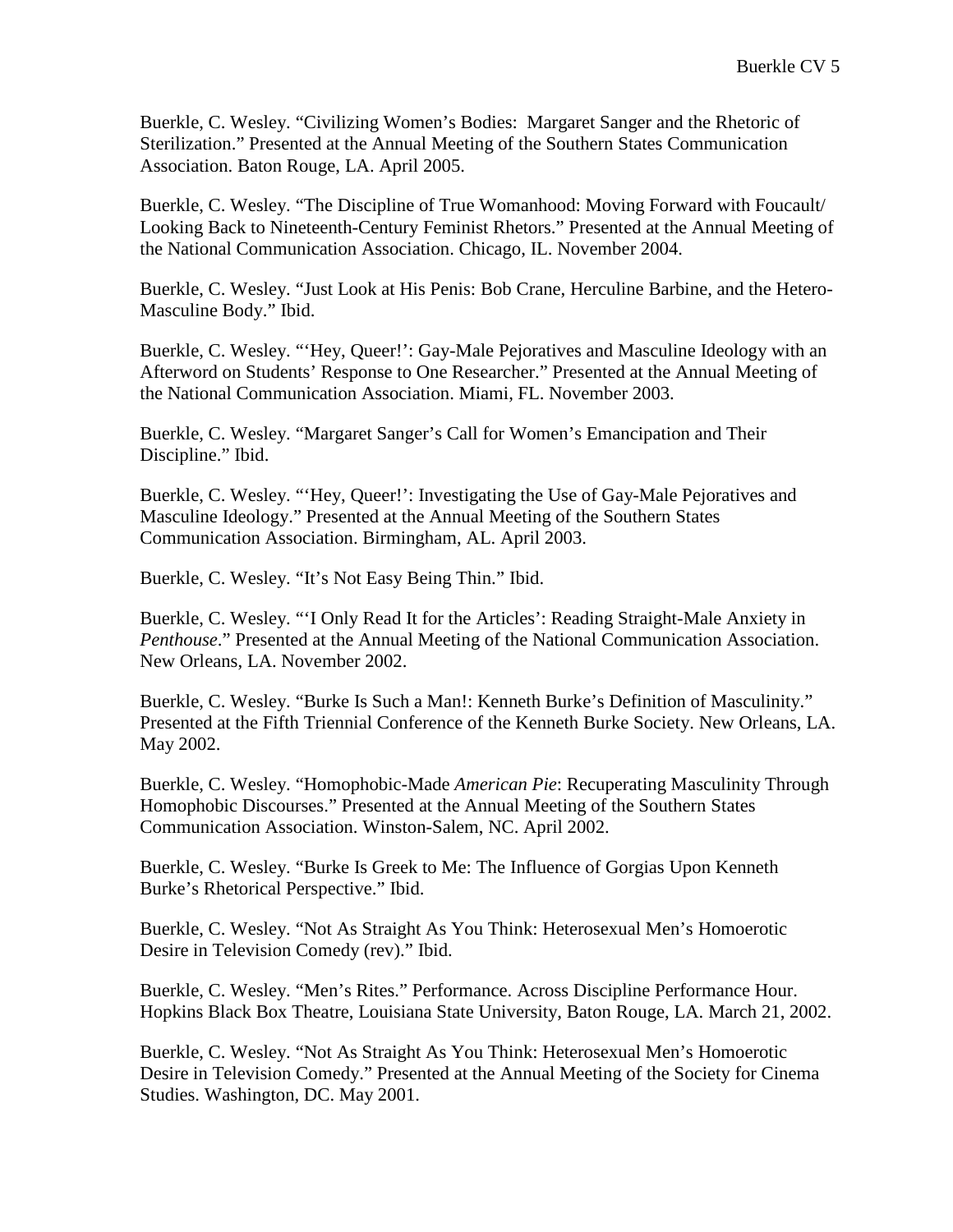Buerkle, C. Wesley. "Masters of Their Domain: A Critical-Sexual Reading of *Seinfeld*'s 'The Contest.'" Presented at the Annual Meeting of the Southern States Communication Association. Lexington, KY. April 2001.

Buerkle, C. Wesley. "Burke and the Boys: Using Burke to Interrogate (Masculine) Gender Performance and Representation." Presented at the Annual Meeting of the National Communication Association. Chicago, IL. November 2000.

Buerkle, C. Wesley. "Doing Their Heterosexist Best: *Tea and Sympathy* and *In & Out* as (Failed) Mainstream Attempts to Be Queer-Friendly." Presented at the Annual Meeting of the Graduate Student Symposium in Literature. Tempe, AZ. April 2000.

Buerkle, C. Wesley. "Nailing Masculinity to the Wall: The Construction of Masculinity in Three Post-Modern Sports Bar." Presented at the Annual Meeting of the Western States Communication Association. Sacramento, CA. February 2000.

Mayer, Michael E. and C. Wesley Buerkle. "Our Hero the Buffoon: Contradictory Burkean Attitudes Toward Evan Mecham." Ibid.

Zaug, Pamela and C. Wesley Buerkle. "That Silly Ol' Ant: Explaining Away the Dialectical Tension Between Individualism and Collectivism in *Antz*." Ibid.

Buerkle, C. Wesley. "Masculinity: Knowing What It Is, Is Knowing What It Is Not." Presented at the Masculinity Pre-conference Program of the Annual Meeting of the National Communication Association. Chicago, IL. November 1999.

Buerkle, C. Wesley. "Real Men Don't Touch: Observational, Survey, and Critical-Media Analysis Research on Male Same-Sex Touch." Presented at the Western States Graduate Student Conference. Stanford, CA. April 1999.

Buerkle, C. Wesley. "Why Audiences Give a Damn: Margaret Mitchell's Motivational Use of the Pseudo-Statement in *Gone with the Wind*." Presented at the Annual Meeting of the Speech Communication Association. Chicago, IL. November 1997

Buerkle, C. Wesley. "Using Rhetoric to Establish de Facto Power: A Feminist Critique of Eva Perón's Rhetoric." Presented at the Annual Meeting of the Organization for the Study of Communication Language and Gender. Chicago, IL. October 1997.

## INVITED PRESENTATIONS

Workshop presenter. East Tennessee State University INtopFORM. 5-7 August 2015.

Presenter, "Yes, No, Maybe So: A Talk on Gender Communication and Consent." Presented during ETSU Civility Week. Johnson City, TN. April 2015.

Panelist, "The Presence of Our Past (Experience): Insider Advice on Navigating the Job Search." Presented at Annual Meeting of the National Communication Association, Chicago, IL. November 2014.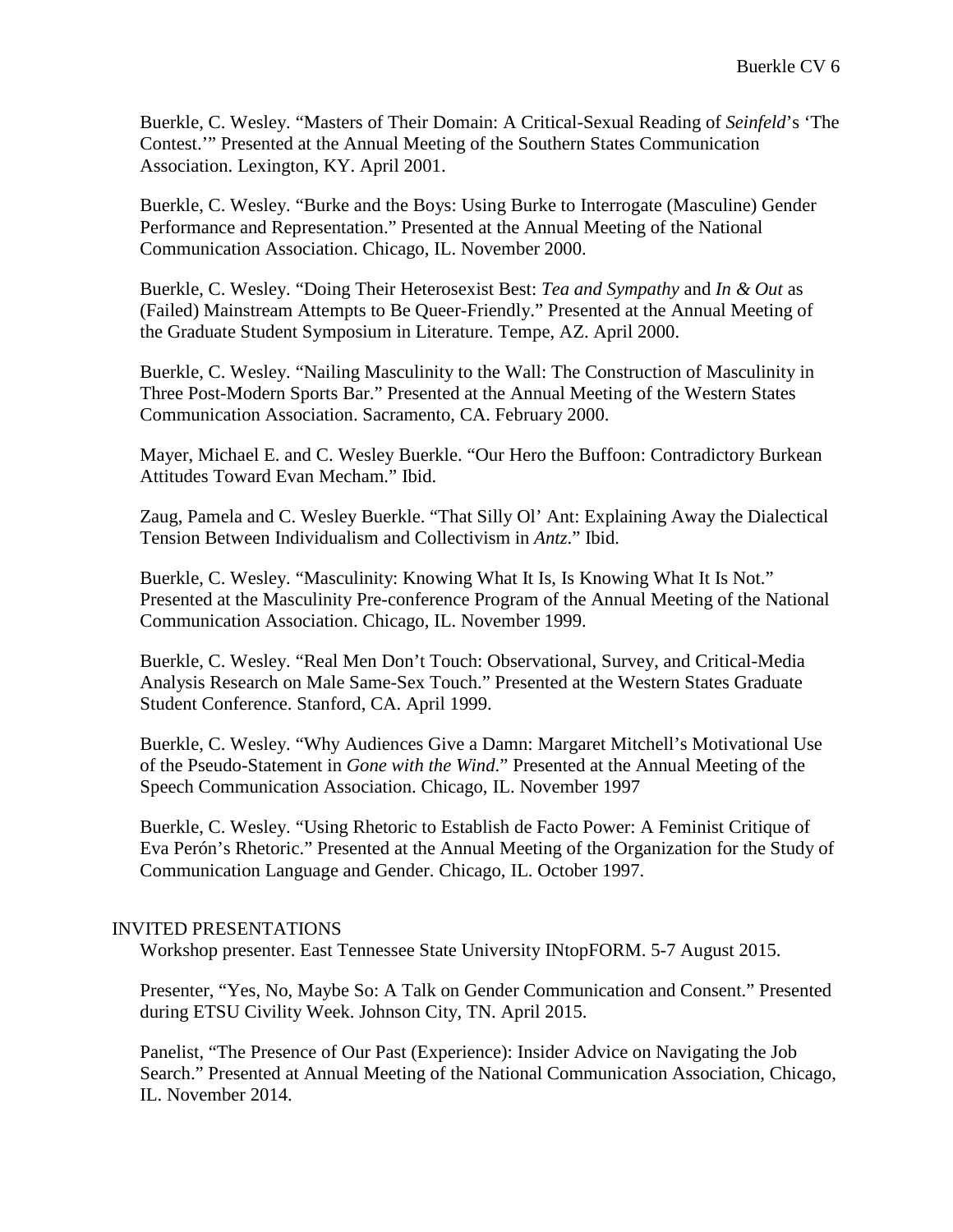Panelist, "Minding the Power of Language: Faculty Panel." Presented during ETSU Civility Week. Johnson City, TN. April 2014.

Presenter, "Communication Building." Presented at The Leading Edge. Johnson City, TN. November 2013.

Panelist, "Strange Bedfellows?: Kenneth Burke and Popular Culture." Presented at the Annual Meeting of the Southern States Communication Association. Norfolk, VA. April 2009

"A Performance of Alexander Stephens's 'Cornerstone' Speech." Presented at the Annual Meeting of the Southern States Communication Association. Savannah, GA. April 2008.

Discussion Leader, Oral Communication Break-Out Session. Conference on Assessing General Education at the System Level, Tennessee Board of Regents. Dickson, TN. 18 October 2007.

Panelist, Constitution Day. Sponsored by the Department of History, East Tennessee State University. Johnson City, TN. September 2006.

"Rhetorical Analysis as Content Analysis." Lecture presented to Human Development and Learning 5950: Methods of Research. November 2005.

Panelist. "Feminist Men: Living and Working to Change the System." Women's Center and Women and Gender Studies, Louisiana State University. Baton Rouge, LA. March 2004.

"Men's Rites." Performance presented to Introduction to Communication Studies class, Louisiana State University, Baton Rouge, LA. April 2002.

### AWARDS AND HONORS

Top Paper Panelist. Popular Communication, Southern States Communication Association. April 2017.

Chair's Award. Department of Communication & Performance, East Tennessee State University, 2015/16.

Ann Veronica Simon Award for Outstanding Feminist Dissertation. Louisiana State University. May 2005.

Top Paper Panelist. Rhetoric and Public Address, Southern States Communication Association. April 2005.

Top Paper Panelist [no top paper awarded]. Gay, Lesbian, Bisexual and Transgender Communication Studies Division. National Communication Association. November 2003.

Top Paper/Top Student Paper. Gender Studies Division, Southern States Communication Association. April 2003.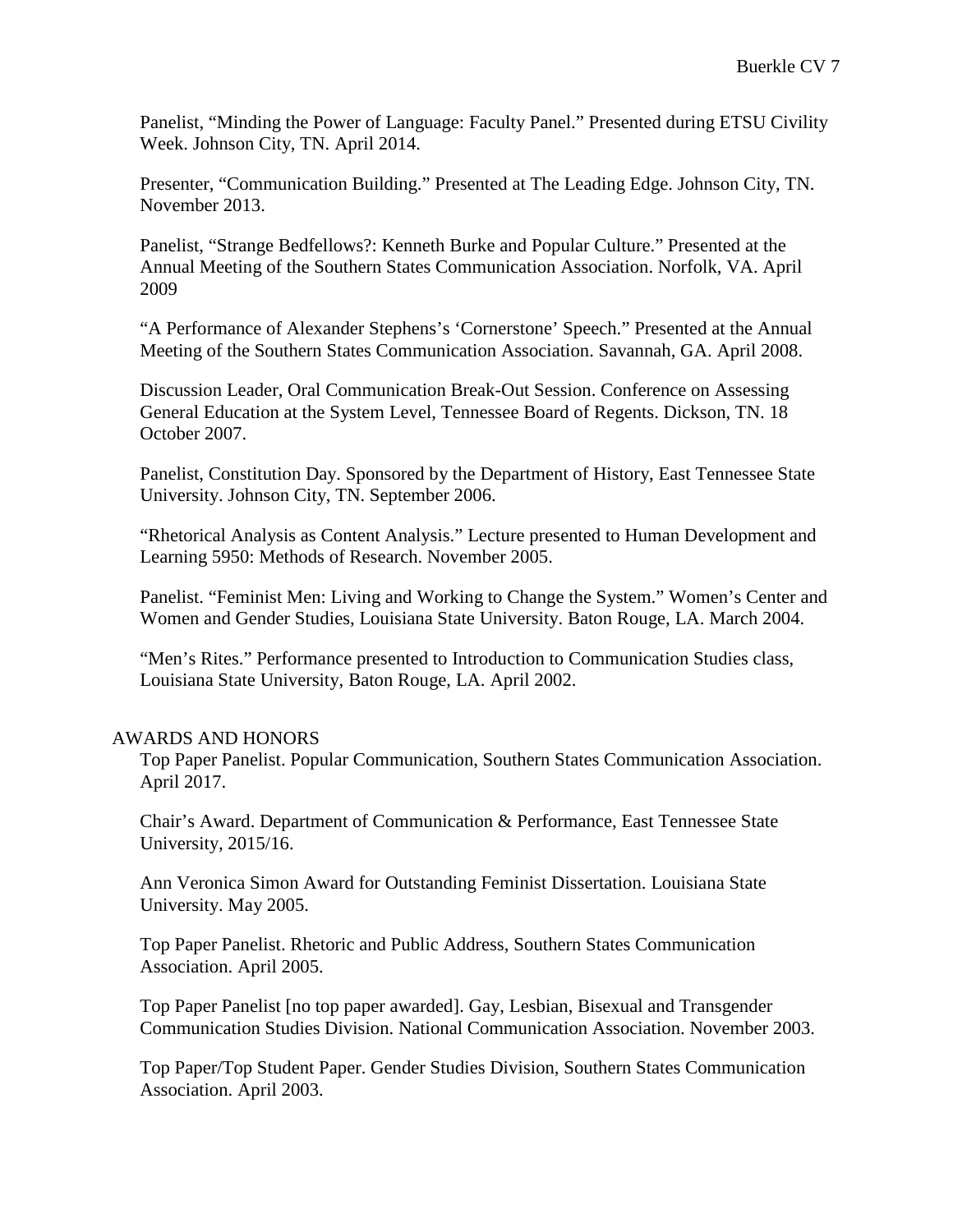Top Student Paper, Popular Communication Division, Southern States Communication Association. April 2001.

Top Paper, Kenneth Burke Society, National Communication Association. November 2000.

Master's Student Research Award, Hugh Downs School of Human Communication, Arizona State University. May 2000.

### COURSES TAUGHT

Popular Communication, East Tennessee State University

Gender Communication, East Tennessee State University; Louisiana State University

Rhetoric and Public Address (cross-listed as a graduate course), East Tennessee State University

Persuasion (traditional and online), East Tennessee State University

Rhetorical Criticism, East Tennessee State University

Foundations of Communication (Graduate Course), East Tennessee State University

Interpersonal Communication, East Tennessee State University; Louisiana State University

Graduate Seminar: Gender and Sexuality in Media, East Tennessee State University

Communication Theory (Graduate Course), East Tennessee State University

Communication Ethics, East Tennessee State University

Contemporary Theories of Power and Sexuality (cross-listed as a graduate course), East Tennessee State University

Masculinity Studies, East Tennessee State University

Argumentation and Debate, East Tennessee State University; Louisiana State University

Public Speaking, East Tennessee State University; Louisiana State University; Arizona State University

Introduction to Communication Studies (teaching assistant), Louisiana State University

Fundamentals of Speech [hybrid course], Baton Rouge Community College

Internship Program: Professional Skills Development Course, Arizona State University

Performance of Sexuality (co-instructor), Arizona State University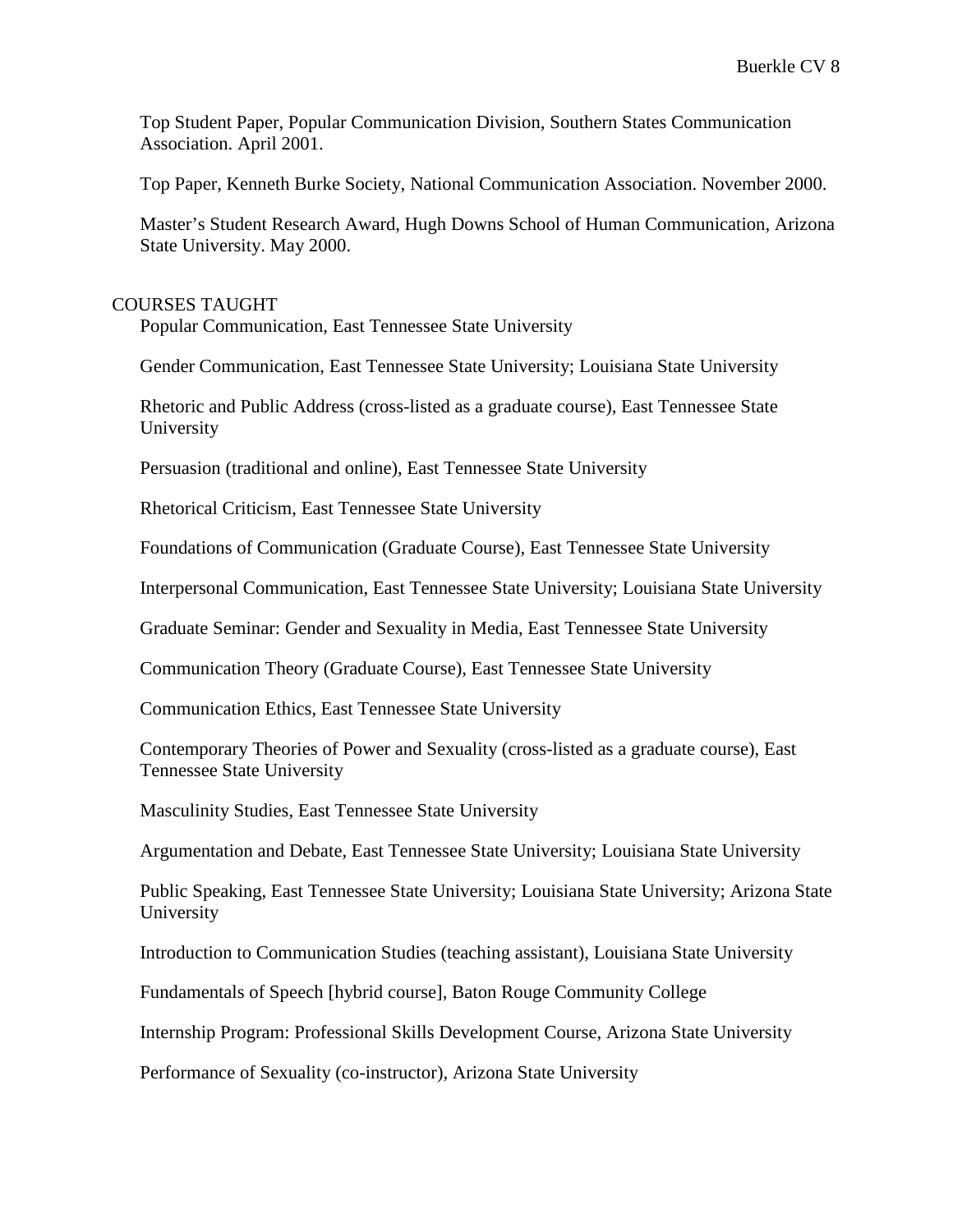Small Group Communication, Arizona State University

#### STUDENT COMMITTEES

Tessa McCoy-Hall, committee member (thesis), expected completion Spring 2018.

Alexandra Drumwright, advisor (undergraduate honors thesis), expected completion Spring 2018.

Samuel Sevigny, advisor (undergraduate honors thesis), expected completion Spring 2018.

Opal Clark, MA, committee member (thesis), completed Summer 2017.

Ingrid Nixon, MA, committee member (thesis), completed Spring 2017.

Kyle Brannon, BS, committee member (undergraduate honors thesis), completed Fall 2016.

Melissa Nipper, MA, committee member (thesis), completed Spring 2016.

Ines Galiano-Torres, MA, committee member (thesis), completed Spring 2016.

Chris Adams, MA, committee member (capstone project), completed Spring 2016.

Dallas Honeycutt, MA, committee member (non-thesis), completed Spring 2116.

M. Brandon Brewer MA, committee member (thesis), completed Spring 2015.

Jordan S. Powers, MA, advisor (thesis), completed Spring 2014.

J. Benjamin Shupe, MA, advisor (thesis), completed Spring 2012.

Adrienne Hendon, MA, committee member (thesis), completed Spring 2012.

Brittany Long, BA, advisor (undergraduate honors thesis), completed Spring 2011.

Sherry Dale, advisor (thesis).

Tabitha Bailey, MA, committee member (thesis), completed Fall 2008.

Amanda Walker, BA, committee member (undergraduate honors thesis), completed Spring 2009.

Alexis Eller, MA, advisor (non-thesis), completed Spring 2009.

John R. Bragg, MA, advisor (non-thesis), completed Fall 2006.

Stacey Wagers, MA, committee member (non-thesis), completed Spring 2012

Frances Newman, MA, committee member (non-thesis), completed Fall 2010.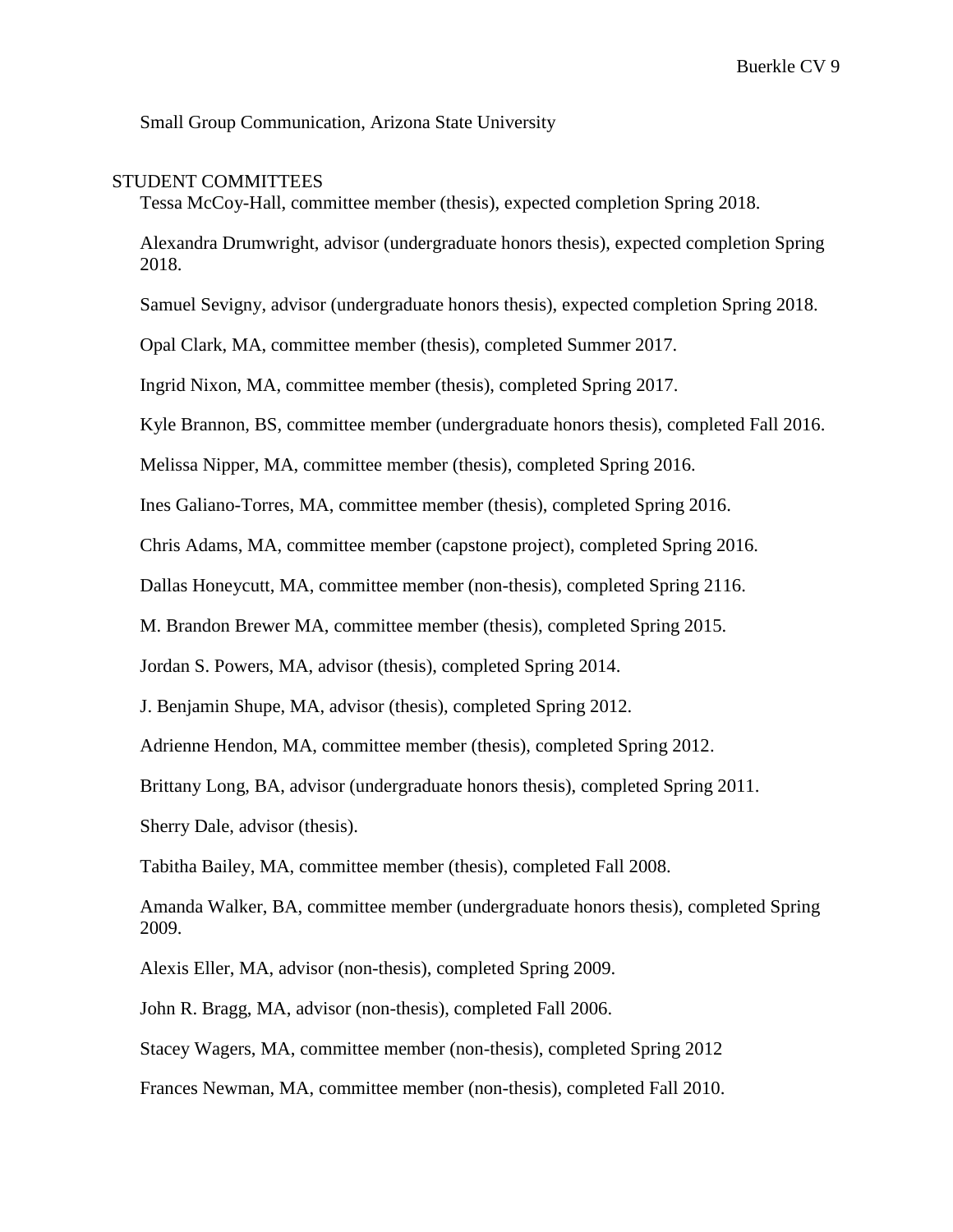Ellen Young, MA, committee member (non-thesis), completed Fall 2010.

Matthew Lawson, MA, committee member (non-thesis), completed Spring 2010

Allana Barrett, MA, committee member (non-thesis), completed Spring 2010

Kristy Beidleman, MA, committee member (non-thesis), completed Spring 2009

Wesley Haynes, MA, committee member (non-thesis), completed Fall 2007.

#### ADMINISTRATIVE EXPERIENCE

Communication Studies (formerly Speech) Program Head, Department of Communication (2006-present), East Tennessee State University

Course Director, Argumentation and Debate (2005-present), East Tennessee State University

Internship Coordinator (1998-2000), Arizona State University

#### PROFESSIONAL MEMBERSHIPS

National Communication Association

Southern States Communication Association

Organization for the Study of Communication, Language, and Gender

### PROFESSIONAL DEVELOPMENT

Innovating the Oral Presentation Classroom, East Tennessee State University. August 2016.

Diversity Infusion Conference on Curriculum, East Tennessee State University. January 2008.

Faculty Technology Leadership, East Tennessee State University. Fall/Spring 2005/2006.

"Teaching the Communication and Sexualities Course." Short course attended at the Annual Meeting of the National Communication Association. Boston, MA. November 2006.

## DEPARTMENTAL SERVICE

Standards and Selections Committee, Professional Communication Masters Degree Program, East Tennessee State University. 2005-2010.

Creation of brochure for Professional Communication Masters Degree Program, with Drs. Stephen Marshall and Jack Mooney. 2008.

Communication Day, East Tennessee State University. November 2007.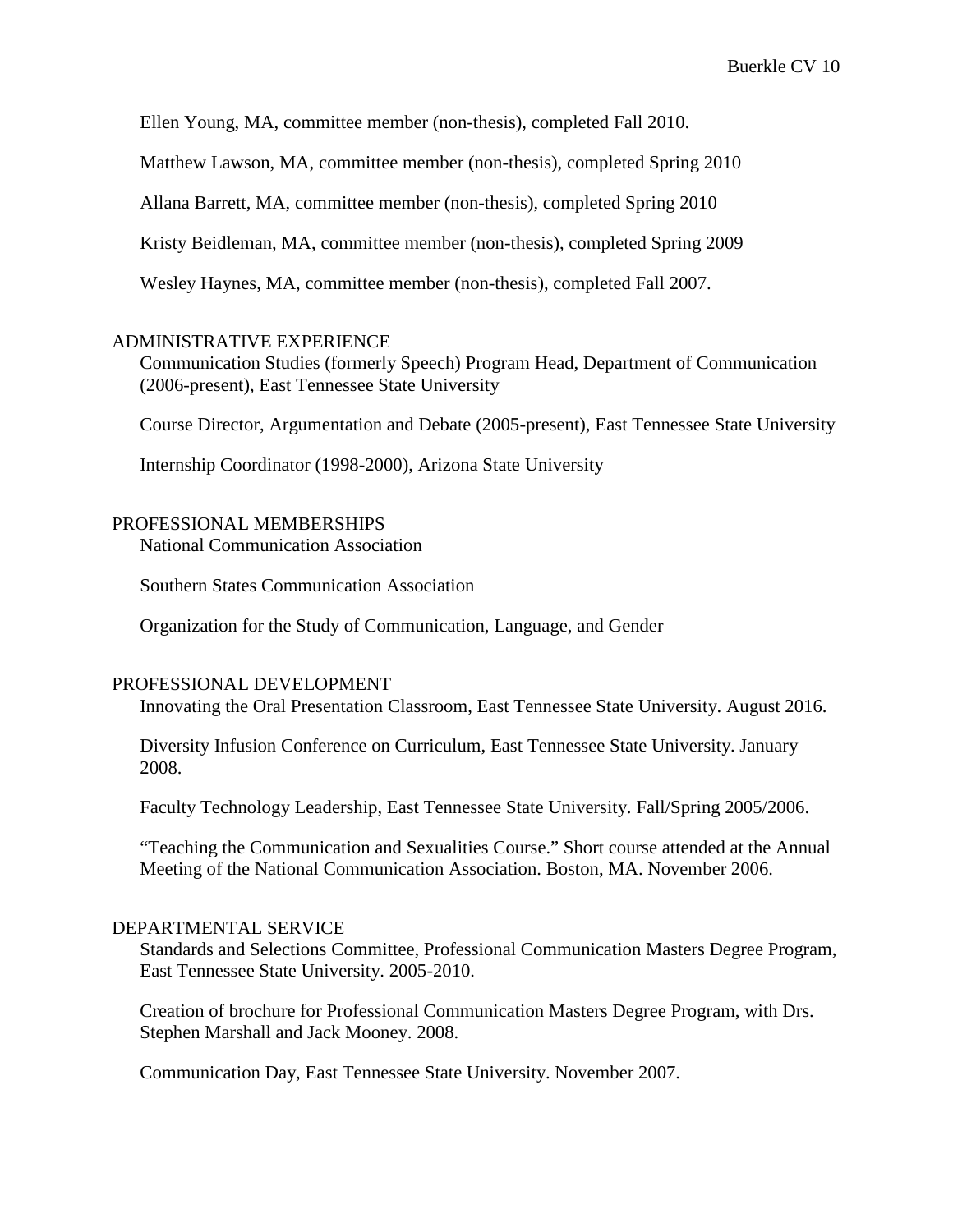"Social History and Definitions of Sexuality in Western Culture." Lecture presented to Sexual Health Communication class, East Tennessee State University, Johnson City, TN. March 2006.

Communication Day, East Tennessee State University. November 2005.

East Tennessee State University Open House, Johnson City, TN. October 2005.

Judge, Mardi Gras Speech and Debate Tournament, Louisiana State University, Baton Rouge, LA. February 2005.

Judge, High School Rally Speech Competition, Louisiana State University, Baton Rouge, LA. April 2004.

Judge, Mardi Gras Speech and Debate Tournament, Louisiana State University, Baton Rouge, LA. February 2004.

Orientation Committee for New Graduate Students and Assistants in the Department of Communication Studies, Louisiana State University, Baton Rouge, LA. April-August 2003.

Judge, Mardi Gras Speech and Debate Tournament, Louisiana State University, Baton Rouge, LA. February 2003.

"Introduction to Burkean Theory." Lecture presented to Rhetoric of Civilization class, Louisiana State University, Baton Rouge, LA. November 2002.

Panelist, New Graduate Assistant Orientation and Teaching Workshops, Louisiana State University, Baton Rouge, LA. August 2002.

Judge, Mardi Gras Speech and Debate Tournament, Louisiana State University, Baton Rouge, LA. February 2002.

Judge, High School Rally Speech Competition, Louisiana State University, Baton Rouge, LA. April 2002.

"Warming-up for Public Address Analysis." Lecture presented to History of American Public Address class, Louisiana State University, Baton Rouge, LA. September 2001.

Panelist, New Graduate Assistant Orientation and Teaching Workshops, Louisiana State University, Baton Rouge, LA. August 2001.

Judge, High School Rally Speech Competition, Louisiana State University, Baton Rouge, LA. April 2001.

Judge, Mardi Gras Speech and Debate Tournament, Louisiana State University, Baton Rouge, LA. February 2001.

"Masculinity: The Other Gender." Lecture presented to Gender and Communication class, Arizona State University, Tempe, AZ. April 2000.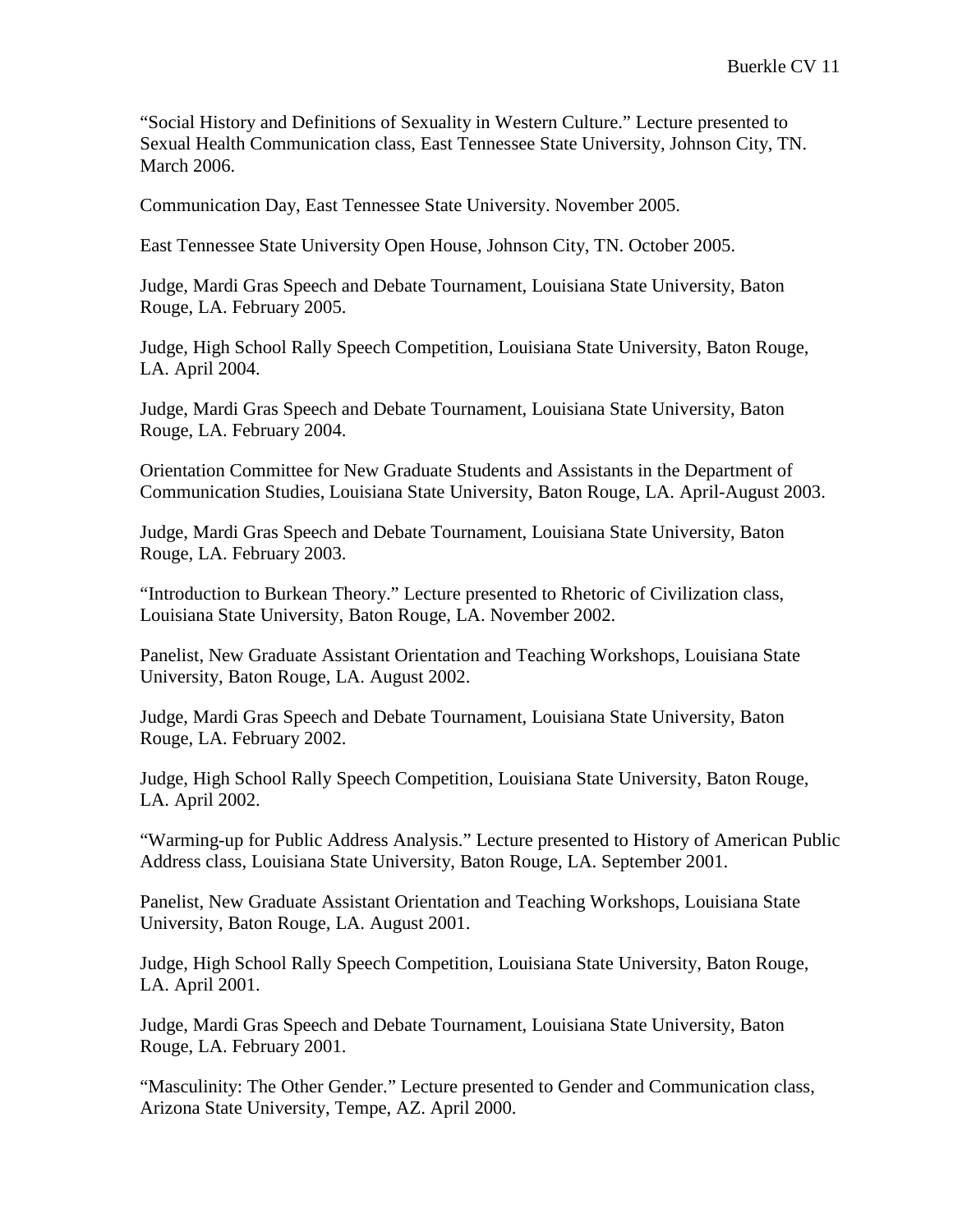Judge, Collegiate Debate Camp, Arizona State University, Tempe, AZ. August 1999.

Judge, Collegiate Speech and Debate Invitational, Arizona State University, Tempe, AZ. January 1999.

"Introduction to Masculinity Studies: Performance and Representation." Lecture presented to Gender and Communication class, Arizona State University, Tempe, AZ. November 1999.

"Kenneth Burke and Dramatism." Lecture presented to Rhetorical Criticism class, Arizona State University, Tempe, AZ. April 1999.

"Basics of Persuasion for Public Speaking." Lecture presented to Public Speaking class, Arizona State University, Tempe, AZ. March 1999.

Judge, High-School Speech and Debate Tournament, Arizona State University, Tempe, AZ. December 1998.

"Basics of Persuasion for Public Speaking." Lecture presented to Public Speaking class, Arizona State University, Tempe, AZ. October 1998.

### UNIVERSITY SERVICE

Graduate School Representative for Nathaniel Skaggs's thesis defense in Appalachian Studies: "Trout Fishing in the Smokies and the Blue Ridge, 1880-Present: How-To, History, and Habitat" Kevin O'Donnell, Chair. 29 May, 2017.

Director, Oral Communication Proficiency Committee (2010-present), East Tennessee State University.

Senator & Senate Parliamentarian, Faculty Senate (2009-2013), East Tennessee State University.

Annual Assessment Performance of Students Completing General Education Oral Communication Courses. Prepared for Vice Provost for Undergraduate Education Executive Director, Planning and Analysis (annually, 2008-present), East Tennessee State University.

Member, Oral Communication Intensive Committee (2009-2010), East Tennessee State University.

Member, Undergraduate Curriculum Committee (Faculty Senate representative) (2009- 2010), East Tennessee State University.

Member, General Education Advisory Council (2006-2009), East Tennessee State University.

Graduate School Representative for Chrys Gwellem's thesis defense in Math: "Defense Decompositions, Packings, and Coverings of Complete Directed Graphs into 3-Circuit and a Pendant Arc." Robert Gardner, Chair. 29 June 2007.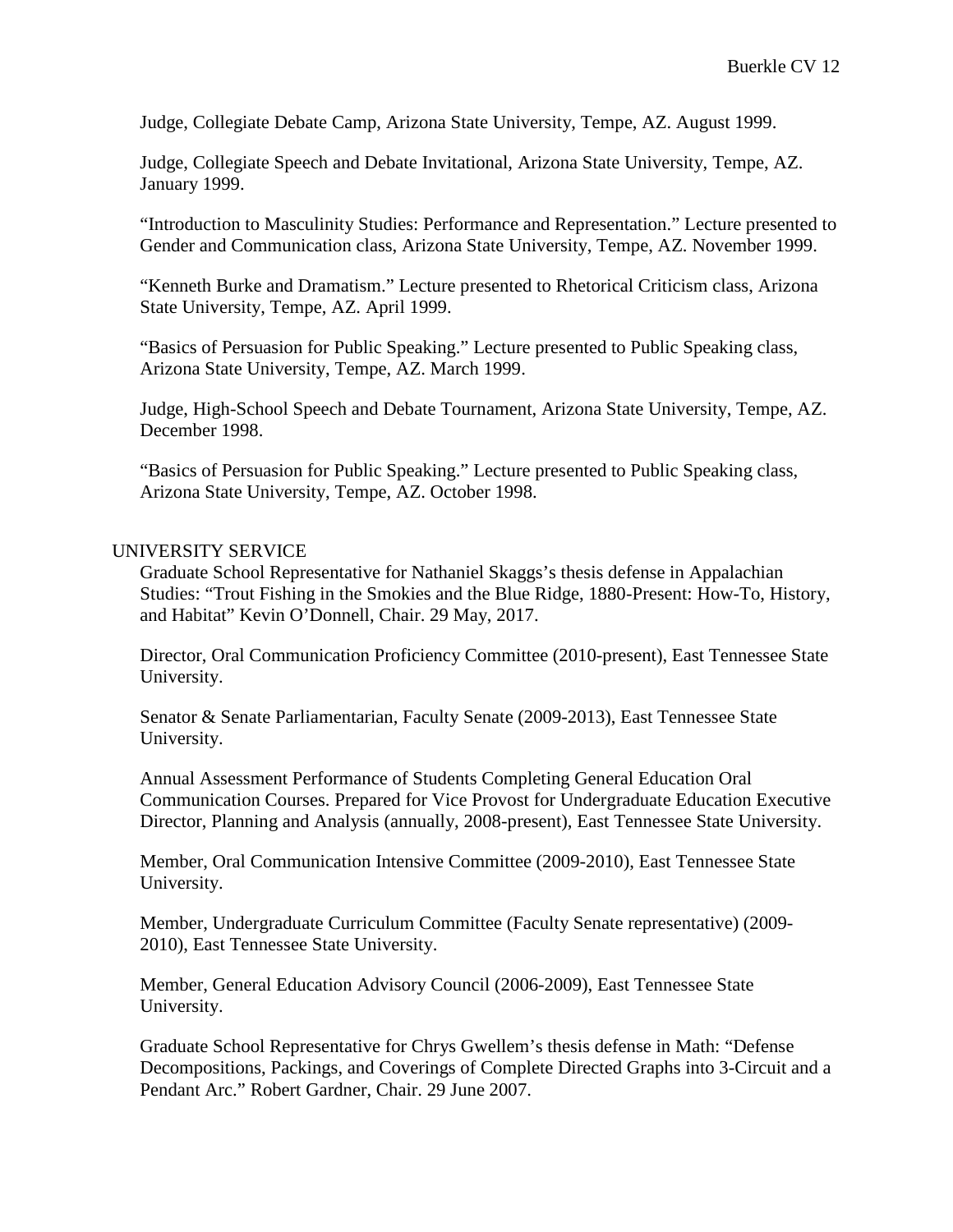Discussion facilitator, *Fast Food Nation*, Summer Reading Program, Louisiana State University, Baton Rouge, LA. August 2004.

Senator, Graduate School, Student Government Association, Louisiana State University, Baton Rouge, LA. 2002-2003.

Trainer, Safe Space Program, Louisiana State University, Baton Rouge, LA. Fall 2002 to Spring 2005.

Host, Safe Space Program, Louisiana State University, Baton Rouge, LA. Fall 2001 to Spring 2005.

## PROFESSIONAL SERVICE

Editorial board, *Southern Communication Journal*, 2014-present.

Guest reviewer, *Food & Foodways*,

Guest reviewer, *Text and Performance Quarterly*, 2016, 2012, 2006.

Guest reviewer, *Communication and Critical/Cultural Studies*, 2016.

Respondent, Top Student Papers in Burkean Studies. Annual Meeting of the Southern States Communication Association. San Antonio, TX. April 2012.

Reviewer, *Women and Language*, 2009-2011.

Guest Reviewer, *Sociology Compass*, 2010.

Member, Resolutions Committee, Southern States Communication Association, 2010-2012.

Interest Group Vice Chair /2010 & 2011 Program Planer, Kenneth Burke Society of the Southern States Communication Association, 2009-2011.

Panel Coordinator and Chair, "A Reflection On Andrew King's Contributions to Burkean Studies," sponsored by the Kenneth Burke Society of SSCA. Annual Meeting of the Southern States Communication Association. Memphis, TN. April 2010.

Panel Chair, "Rhetorically Mixed Markets: Studies in Neoliberal Theory and Consumer Spaces," sponsored by the Rhetoric and Public Address Division. Ibid.

Panel Chair, "Top Papers in Burkean Studies," sponsored by the Kenneth Burke Society of SSCA. Ibid.

Division Chair, Popular Communication Division of the Southern States Communication Association, 2009/10.